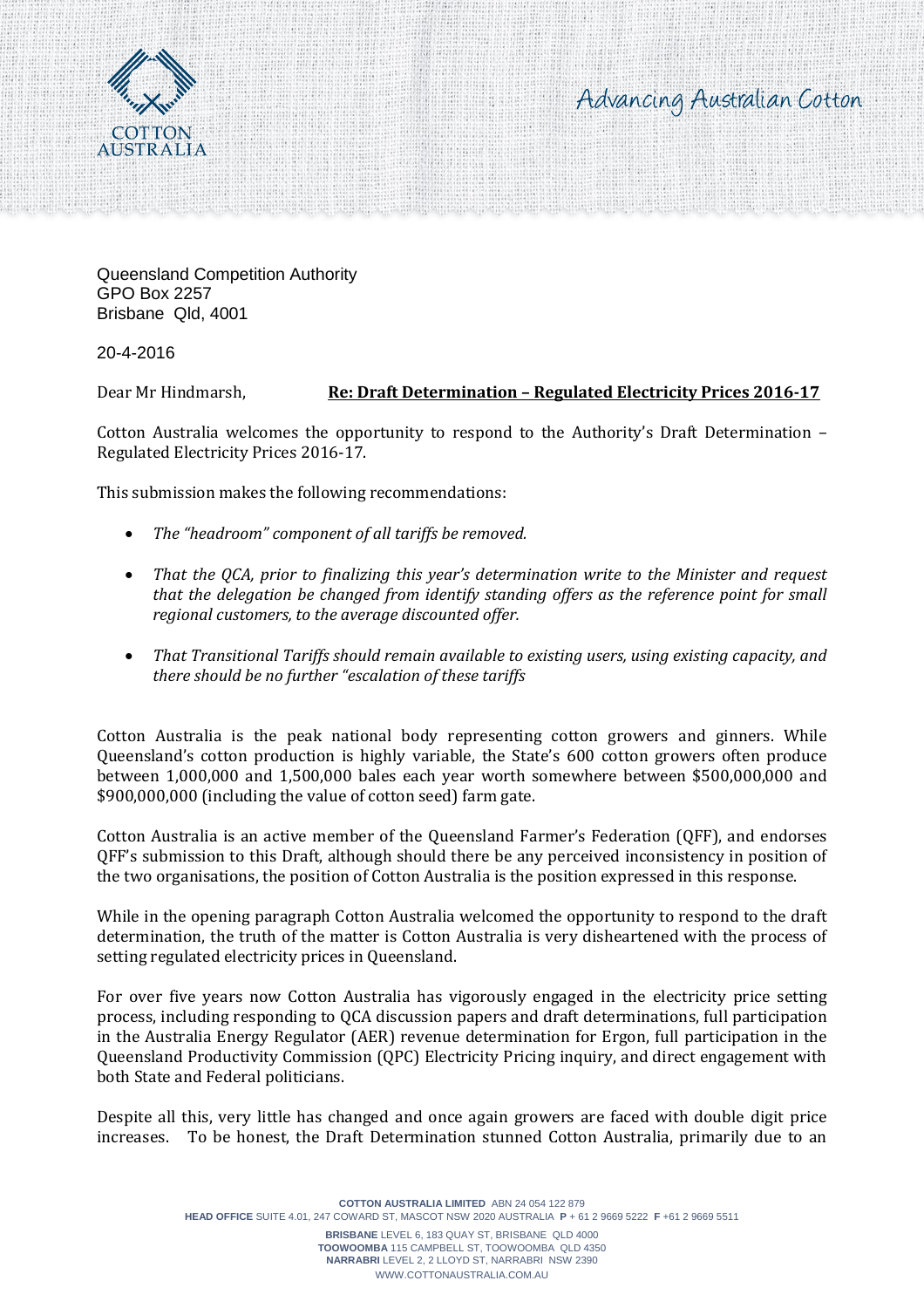



expectation that following the AER Determination last year we could expect a period of price stability.

As the following graph shows electricity prices since 2007/08 have increased at a rate approximately four times that of inflation and double-digit increases have been the norm regardless of which political party is in power.

Cotton Australia acknowledges that that there are circumstances that could cause power price increases to significantly diverge from the standard measure of inflation. However, Cotton Australia very strongly asserts that such divergence over a decade indicates a fundamental flaw in the price setting mechanism.



# **Figure 1 – Tariff 11 and Tariff 62 Price Rises vs CPI**

Cotton Australia recognises that only some of the blame rests directly with the QCA, and to a very large extent it is limited by the delegation it receives.

However, Cotton Australia believes that QCA does have a responsibility to publicly comment on the deficiencies of the price setting process, and provide recommendations to government for reform.

Cotton Australia believes the key reasons for rampant power price increases include:

A stubborn adherence by the QCA in maintaining the inclusion of the "headroom" charge.

**COTTON AUSTRALIA LIMITED** ABN 24 054 122 879 **HEAD OFFICE** SUITE 4.01, 247 COWARD ST, MASCOT NSW 2020 AUSTRALIA **P** + 61 2 9669 5222 **F** +61 2 9669 5511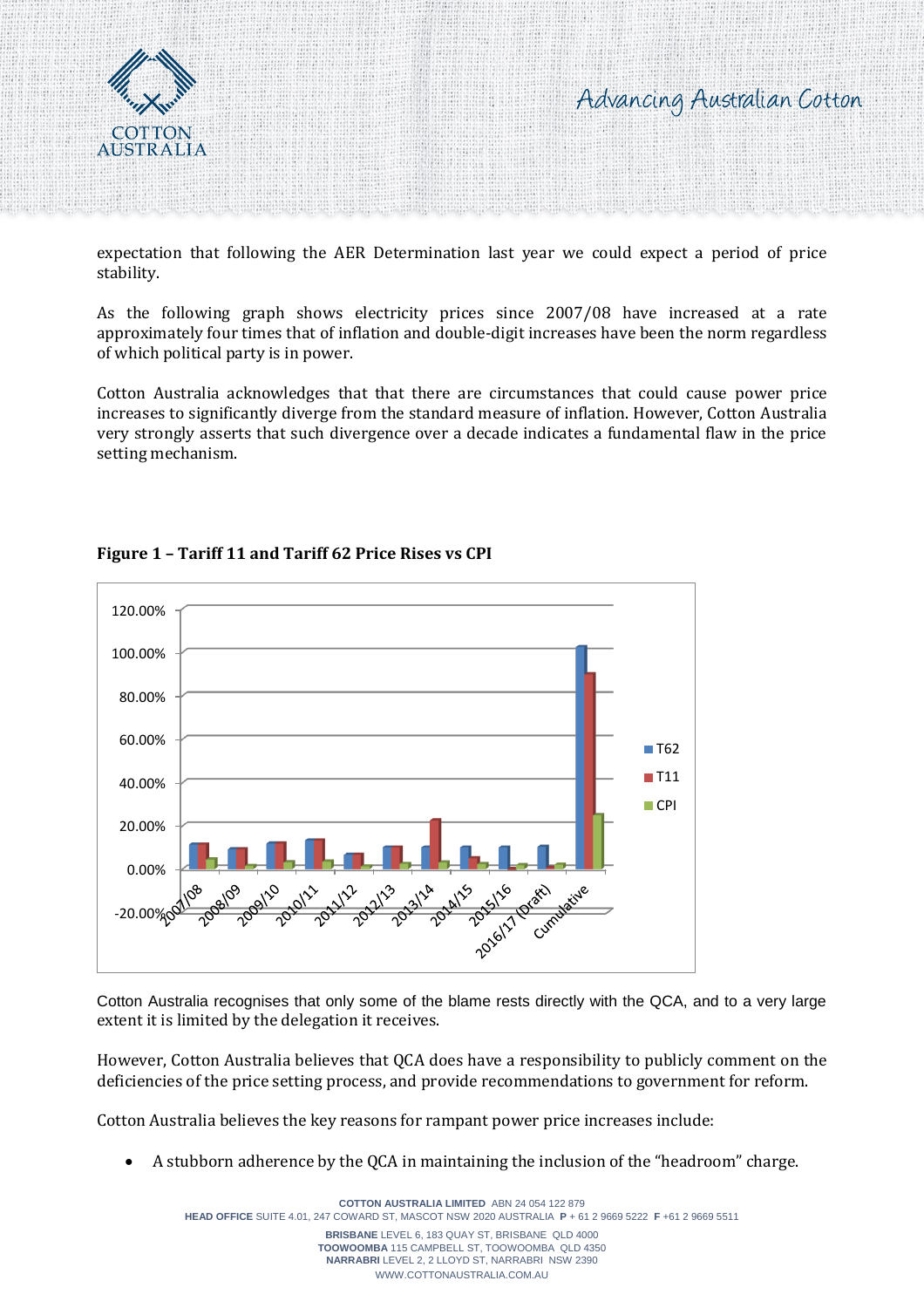



- Setting the Uniform Tariff Policy base as the South-East Queensland standing offer level, rather than a level that reflects the average discounted offer provided by South-East Queensland retailers.
- Inefficient network expenditure, as evidenced by Ergon's system utilisation rate of approximately 42% (Energex is even lower).
- An artificial valuation process for the Regulated Asset Base of networks and distributors that has led to grossly inflated asset bases that are subject to a guarantee rate of return.
- Poor government policy that has largely levied the cost of renewable energy projects on those that remain loyal to grid-based electricity.
- Poor interface between government policy and the markets, which have resulted in steeply increasing energy costs for electricity pricing, while other energy supplies are at historically lower prices (petrol, diesel, and coal).
- Massive profit gouging by the government from state owned transmission company Powerlink, as evidenced by recent revelations.

Cotton Australia acknowledges that the QCA only has only a direct influence on a relatively small number of these factors, and Cotton Australia provides further input on these below.

#### **Specific Issues**

## *Headroom Charge*

Cotton Australia has consistently argued for years that the application of a "headroom" onto Ergon's network tariffs to supposedly enhance a competitive environment is ridiculous, and once again we call for the immediate removal of this tariff component.

The addition of a "headroom" charge is no more ethical than a supermarket marking up prices by 5% one day so it can offer a 5% "sale" the next day.

With the deregulation of the South-East Queensland Retail Price, the justification for maintaining "headroom" because Ergon Residential/Small Business Tariffs are based on SE QLD Tariffs is even more flimsy.

**Recommendation:** *The "headroom" component of all tariffs be removed.*

## *SE Standing Offer*

Cotton Australia acknowledges that QCA's Ministerial Delegation directed it to base Ergon's Small Customer Tariffs on Standing Offers in Qld.

However, Cotton Australia believes it would be more appropriate to base the tariffs on the average discounted offers available to the SE Qld electricity consumer.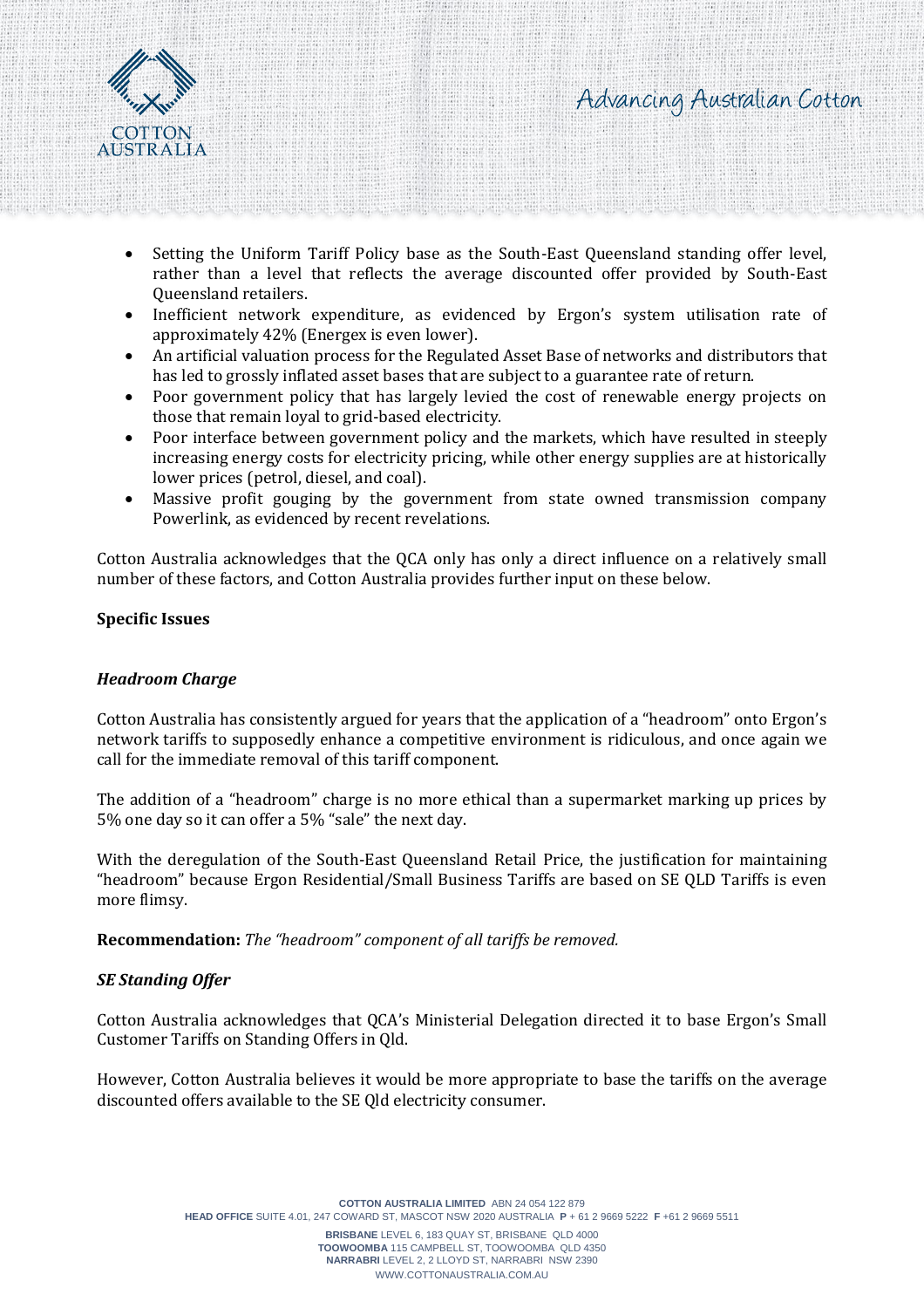



The decision to base on "standing offer" disadvantages regional Queenslanders and can be seen a step away from the principal of the Uniform Tariff Policy. It is clear that the majority of South-East Queenslanders can access electricity at less than the "standing offer" rate.

**Recommendation:** *That the QCA, prior to finalizing this year's determination write to the Minister and request that the delegation be changed from identify standing offers as the reference point for small regional customers, to the average discounted offer.*

## *Transitional Tariffs*

Cotton Australia continues to strongly oppose the QCA's position on the transitional tariff period, and is very concerned that the QCA does not appear to recognise the crippling effect that the combined loss of access to transitional tariffs and the forced transition on to demand base tariffs will have on some users.

Cotton Australia stands by its claims that this move will see some users face increases of 300%, and they will have no choice but to exit the grid, which will result in a loss of revenue to the retailers and networks, and otherwise unnecessary capital expenditure for the users.

Cotton Australia does agree that some users would be better off changing from transitional tariffs straight away, and in this area strongly endorses the QFF submission calling for a dedicated program to help users make the transition.

However, Cotton Australia also remains firm in its belief that transitional tariffs should remain available to existing users, utilising their existing line capacity, and transitional tariff escalation must cease..

**Recommendation** *That Transitional Tariffs should remain available to existing users, using existing capacity, and there should be no further "escalation of these tariffs.*

#### *Energy Costs*

Cotton Australia does not have the specific expertise to critique in detail the ACIL Allen's Energy Cost reports and the conclusions drawn from it by the QCA.

However, Cotton Australia notes that the significant contraction in the world economy has resulted in historically low prices for energy sources such as coal, petrol and diesel.

Cotton Australia believes the QCA report needs to fully recognise that our electricity sector is not benefitting from these reductions, primarily due to government policy that has led to a significant shift to renewables and other lower carbon energy sources, despite higher costs.

Cotton Australia is also dismayed by the assertion that some of the higher energy costs are associated with increasing demand as the Curtis island CSG Trains come on stream.